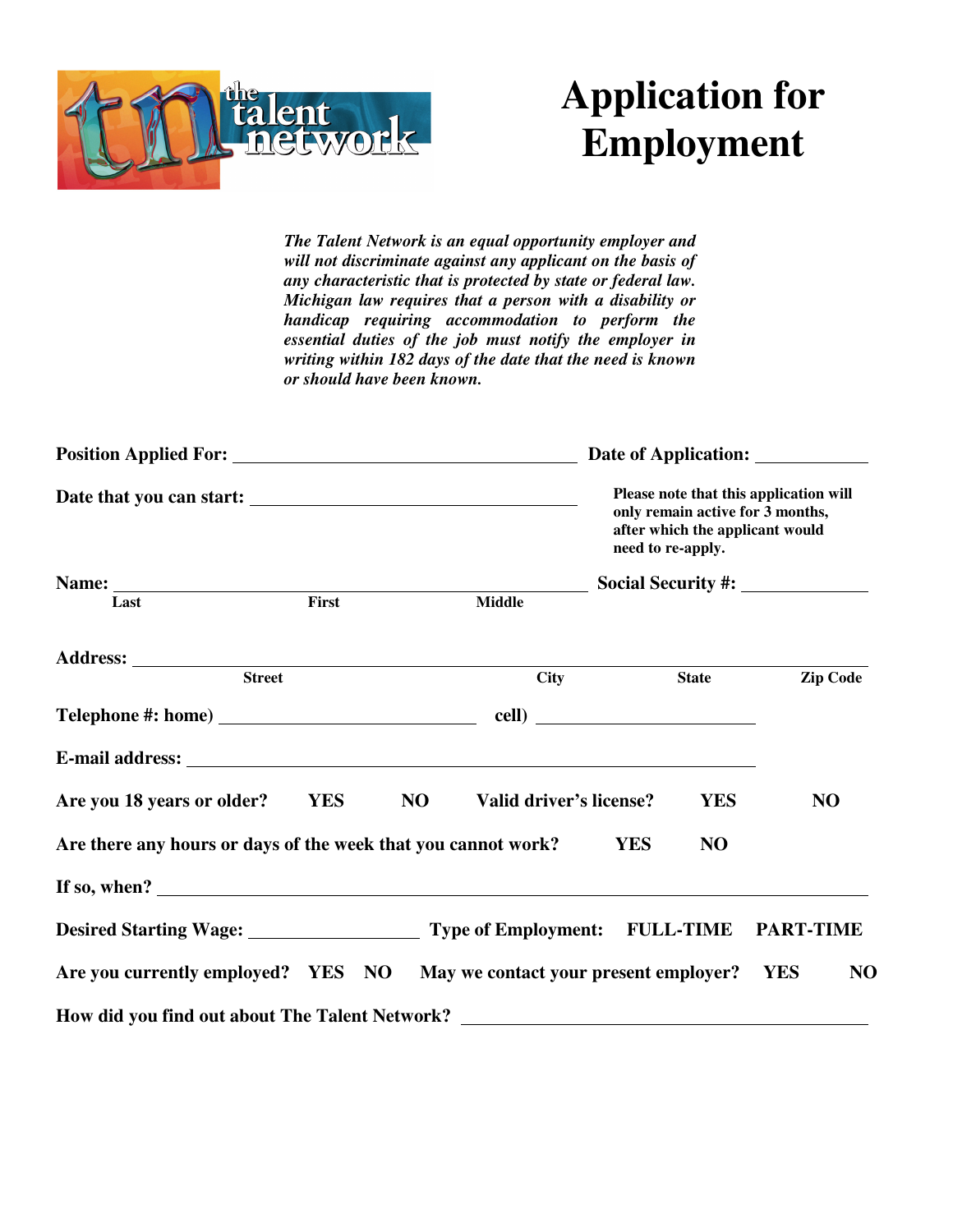| DATE:<br>Month/Year | <b>COMPANY NAME</b><br>& PHONE# | <b>SALARY:</b><br><b>Start/End</b> | <b>JOB DUTIES</b> | <b>Reason for</b><br>leaving |
|---------------------|---------------------------------|------------------------------------|-------------------|------------------------------|
| From:               |                                 |                                    |                   |                              |
| To:                 |                                 |                                    |                   |                              |
| From:               |                                 |                                    |                   |                              |
| To:                 |                                 |                                    |                   |                              |
| From:               |                                 |                                    |                   |                              |
| To:                 |                                 |                                    |                   |                              |

## **CURRENT AND FORMER EMPLOYERS: (Most recent one first)**

| May we contact the employers listed? | YES | NO |
|--------------------------------------|-----|----|
|--------------------------------------|-----|----|

**If not, which one(s)?** 

**3 Additional References (with phone numbers):**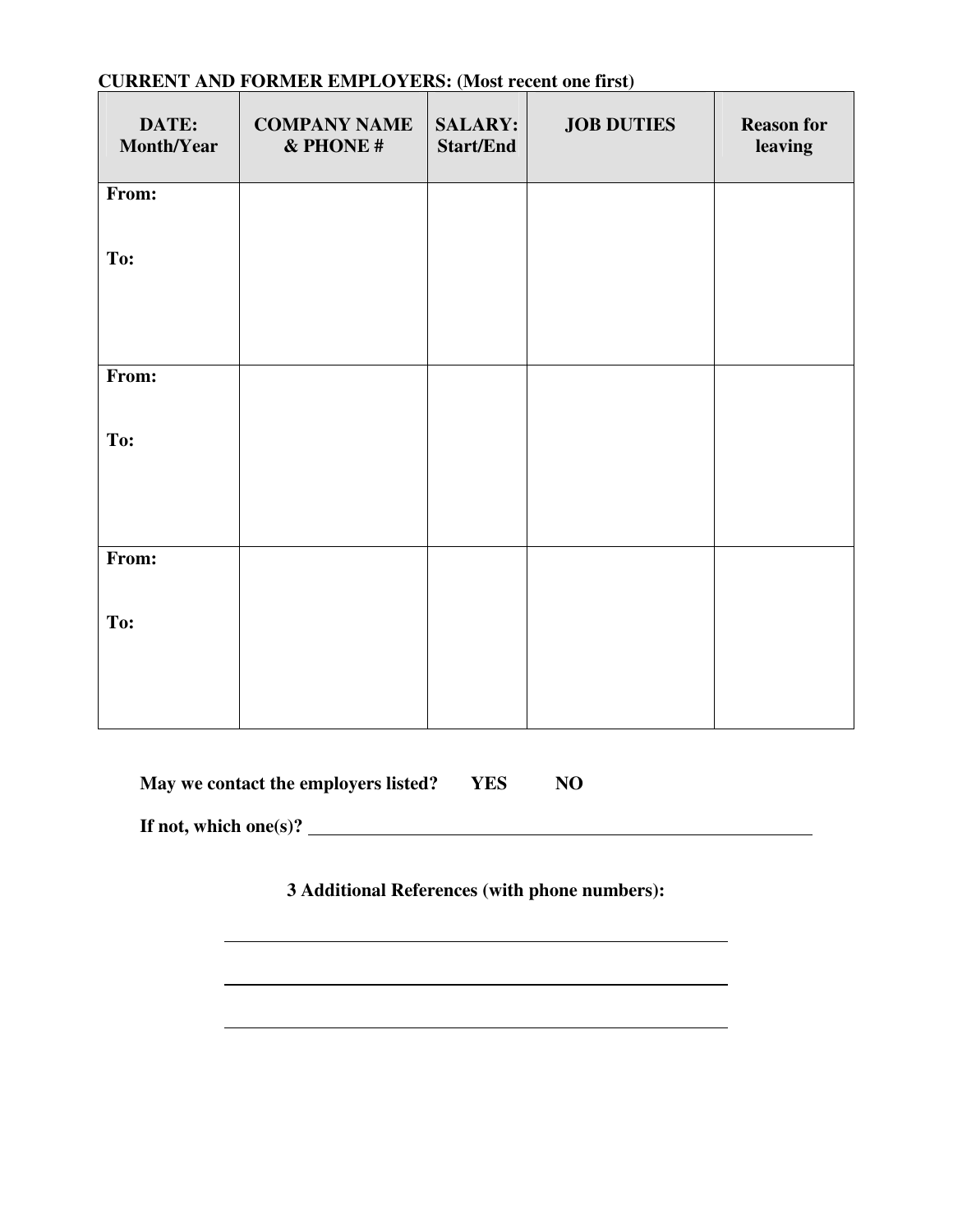|                    | <b>NAME OF SCHOOL</b> | NO. OF<br><b>YEARS</b><br><b>ATTENDED</b> | <b>DID YOU</b><br><b>GRADUATE?</b> | <b>STUDIES/</b><br><b>MAJOR</b> |
|--------------------|-----------------------|-------------------------------------------|------------------------------------|---------------------------------|
| <b>High School</b> |                       |                                           |                                    |                                 |
| <b>College</b>     |                       |                                           |                                    |                                 |

**Are you lawfully entitled to be employed in the United States?** 

**Have you ever been convicted of a crime except a minor traffic violation? YES NO**

**If so, please state citation, date and place where the offense occurred:** 

**Please provide any additional information that may be beneficial to this position such as training, management experience, equipment operation, or qualifications:**

**Hobbies:** 

| <b>Career Aspirations:</b> |
|----------------------------|
|                            |

**3 things on your life's "to do" list:** 

**Emergency Contact:** Name

Telephone #